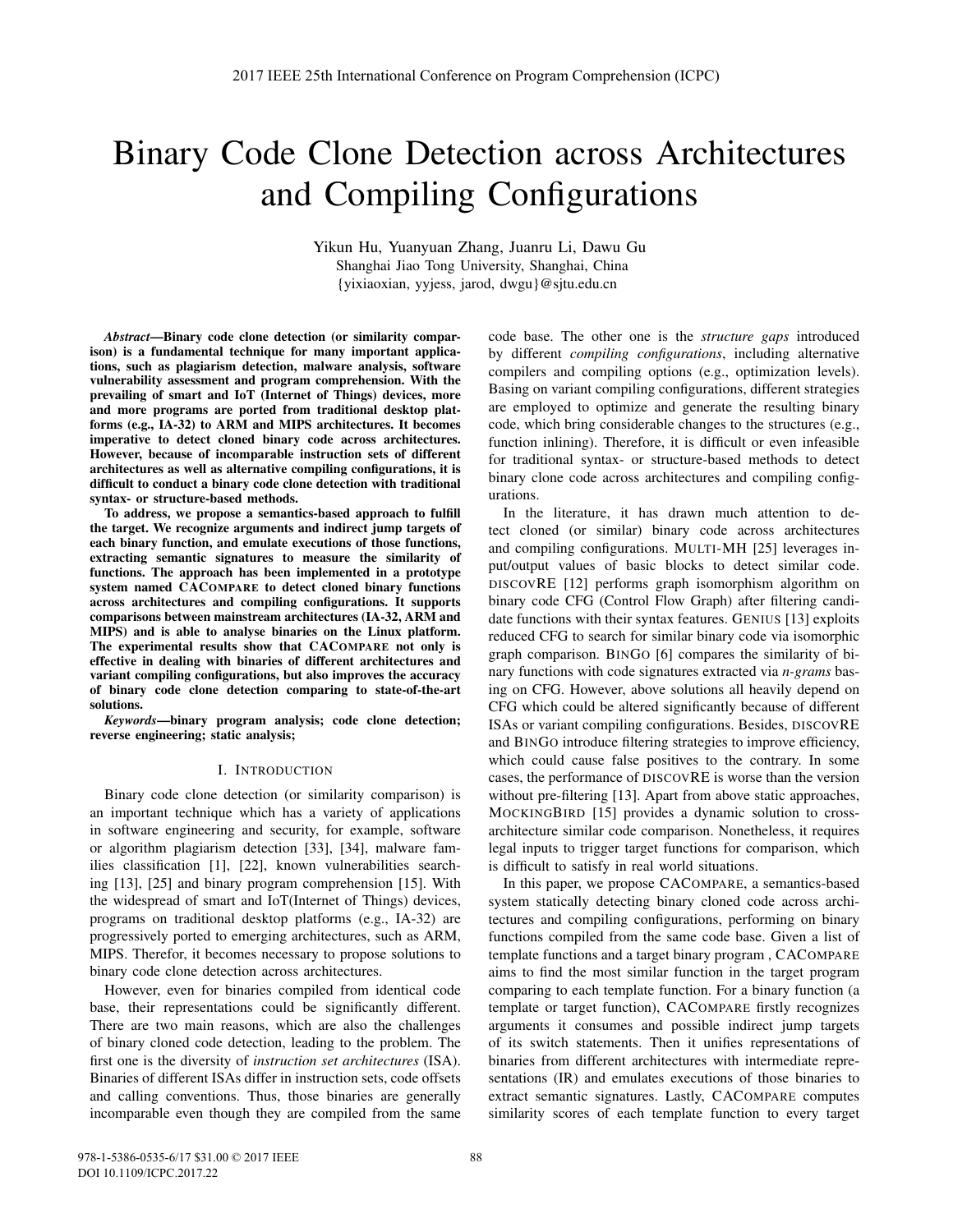function, returning a list of target functions ranked by the scores. CACOMPARE solves the problem of different ISAs by adopting IR so that it is able to perform generic analysis on binaries across architectures. Additionally, CACOMPARE extracts semantic signatures of the whole functions by emulating their executions, not relying on CFG. Thus, it overcomes the second challenge of structure gaps introduced by compiling configurations. To show its effectiveness and capacity, we evaluate CACOMPARE on 9 different utilities, containing more than 10,000 functions. The experimental results indicate that CACOMPARE not only is effective to detect binary cloned code across architectures and compiling configurations, but also improves the accuracy of detection comparing to stateof-the-art solutions.

In summary, the contributions of this work are as followed:

- We propose a semantics-based approach to detect binary cloned code across architectures and compiling configurations. We leverage IR to unify representations of binaries from various architectures and extract semantic signatures from the whole functions by emulating their executions, so that the approach is suitable for cross-architecture analysis and robust to representation and structure gaps of binaries.
- We introduce function argument recognition and switch indirect jump target detection to assist emulating executions of functions. Besides, we propose fine-grained semantic signatures for function-level binary code clone detection. Normalization strategies are employed as well to make signatures more general and adaptive for similarity comparison.
- We implement the approach in the prototype system CACOMPARE, which supports cross-architecture code clone detection of ELF (Executable and Linkable Format) files for three mainstream architectures (IA-32, ARM and MIPS). The experimental results show that CACOMPARE not only is effective for binary code clone detection across architectures and compiling configurations, but also improves the accuracy of detection comparing to state-of-the-art solutions in scenarios of this paper.

#### II. OVERVIEW AND BACKGROUND

In this section, we present the overview of CACOMPARE and introduce the necessary background knowledge for it.

# *A. System Overview*

Given a template function and a target binary program, CACOMPARE returns a function list of the target program, ranked by the similarity scores comparing to the template function. Figure 1 displays the architecture of CACOMPARE. For each binary function, CACOMPARE firstly pre-processes the binary code, including disassembling the binary code, generating CFG (Control Flow Graph), collecting information of basic blocks and edges in the CFG, etc (Pre-processing). Then CACOMPARE traverses the CFG to recognize the arguments needed for the execution (Argument Recognition) and detects the switch statements of the function, collecting all possible



Fig. 1: CACOMPARE System Overview

destination addresses of the indirect jumps (Switch Detection). Meanwhile, it converts binaries into a uniform format with intermediate representations (Binary Translation). Next, with the arguments and switches information, CACOMPARE emulates executions of the function on the unified representation with random values as inputs to generate semantic signatures (Signature Generation). Finally it compares the signature similarity of each target function to a template function which has passed the above processes as well, and returns a function list ranked basing on their similarity scores (Similarity Comparison).

Generally, incomparable instruction sets of different architectures and structure gaps introduced by variant compiling configurations are two challenges of cross-architecture binary cloned code detection. To solve the problem of different instruction set architectures, CACOMPARE leverages unified intermediate representations to facilitate cross-architecture analysis. To overcome the challenges of structural gaps, it extracts semantic signatures from execution emulation of the whole function, which avoids relying on syntax or structure information of binaries.

#### *B. Calling Convention*

Calling convention is the scheme for how subroutines receive arguments from their caller and how they return a result. It is the basis of Argument Recognition (§III-A).

Figure 2 shows the stack layout of *cdecl*, the default calling convention for C programs on IA-32, before and after a function calling. In Figure 2a, the argument area stores the arguments required by the callee. The caller fulfills the area before entering the subroutine, and the stack pointer (SP) points at the bottom address of the argument area. After calling (Figure 2b), the return address is saved on the stack. The callee is responsible for preserving values of registers and allocating memory for local variables. Therefore, variables whose addresses are higher than the SP value in Figure 2a are the arguments of the callee.

Unlike IA-32, which lacks architecture registers, ARM and MIPS provide core registers (R0-R3 on ARM and \$a0-\$a3 on MIPS) for passing arguments to subroutines. If callees take a small number of arguments, only registers are used to reduce the overhead of function calling. If the parameter registers have been used up, the left arguments are passed on the stack, which is similar to *cdecl*. However, it does not mean if a function has arguments on the stack, the parameter registers are all employed as argument holders because of 64-bit values. For ARM, only registers of even numbers along with the following registers (R0, R1 and R2, R3) can hold 64-bit values. For example,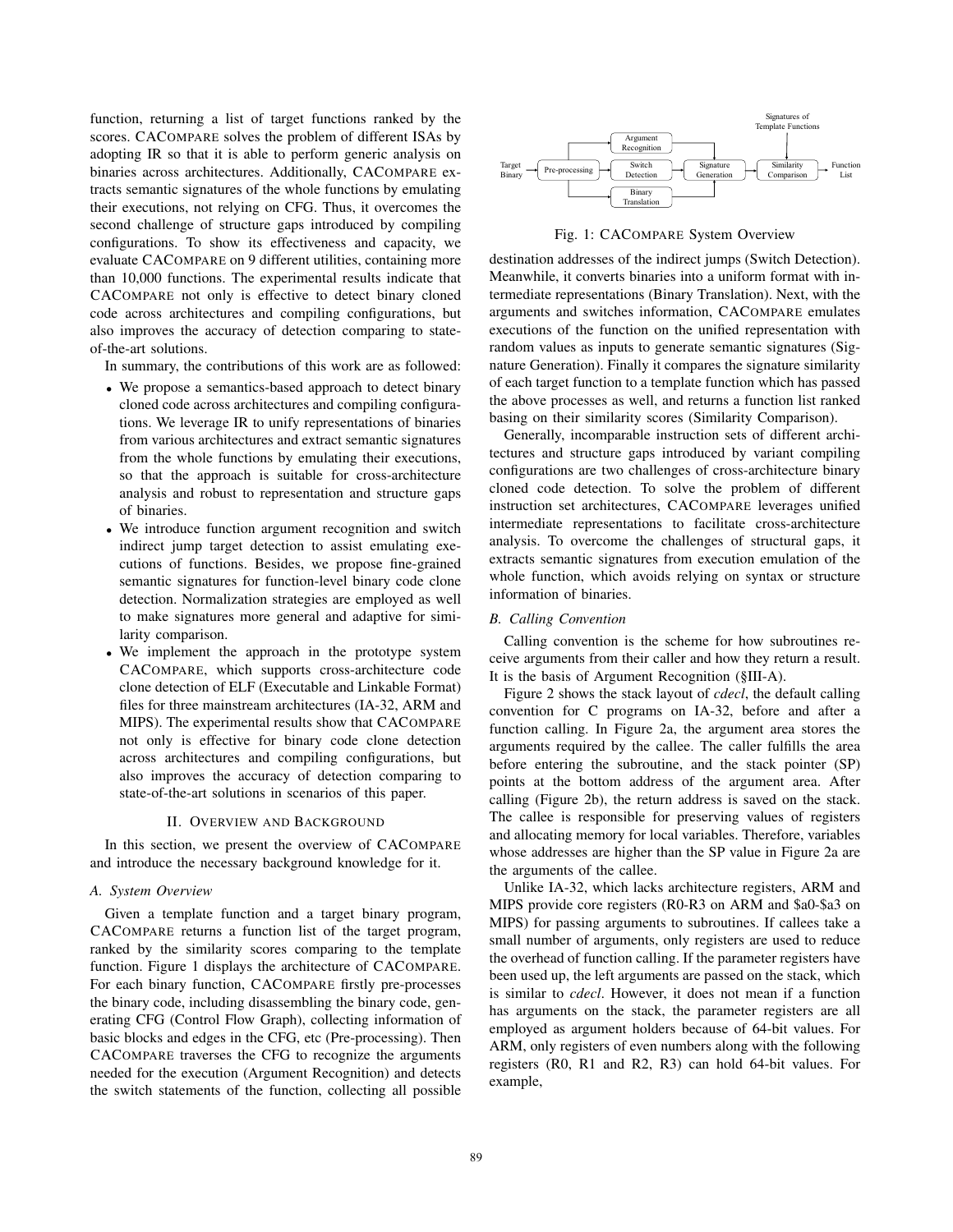

Fig. 2: Stack Layout of *cdecl* Before and After Calling

static uerr\_t getftp (struct url \*u, wgint passed\_expected\_bytes, wgint \*qtyread, wgint restval, ccon \*con, int count, FILE \*warc\_tmp)

above is the prototype of function getftp from wget 1.15 at ftp.c:245. The type wgint has a length of 64 bits. So the second argument passed\_expected\_bytes is not passed with R1 and R2, but with R2 and R3, and R1 is left unused. The convention of MIPS requires the first four 32 bits of the parameter area on the stack are reserved for \$a0-\$a3 and the size of a stack frame should be aligned to 8. So parameter registers may be unused as well to ensure the alignment. Therefor, arguments of a function can only be recognized through the consumption of corresponding variables.

# III. APPROACH

In this section, we discuss each step of CACOMPARE in details to explain how it does the preparation and compares the similarity of function semantic signatures to detect cloned binary functions.

#### *A. Function Argument Recognition*

In this step, CACOMPARE recognizes arguments consumed by a function, returning the number of parameters and their positions, including relative offsets if they are passed on the stack or register numbers if passed by registers. The results provide input information for signature generation (§III-C).

Algorithm 1 presents the algorithm for function arguments recognition basing on calling conventions discussed in §II-B. For each instruction along a path of a function CFG, if it accesses a stack variable whose address is larger than the initial stack pointer value (SP value in Figure 2a), the variable is an argument, and its offset relative to  $S$  is recorded (Line 7-10). Because all the offsets in  $A<sup>S</sup>$  are relative values, the initial SP value  $S$  could be arbitrary. If the instruction accesses a parameter register which is not defined beforehand, the register is an argument as well (Line 11-13). The local set *LocReg* records the registers which have been written along the path (Line 20-21), and those registers are impossible to carry the arguments. For completeness, ECX and EDX of IA-32 are also treated as parameter registers, because calling conventions



*fastcall* and *thiscall* leverage them to pass integral parameters. During the traversal of the CFG, operations modifying the stack pointer value would be taken into consideration and the SP value is updated correspondingly (Line 14-15), because the stack could be accessed by the frame pointer as well as the stack pointer. If the instruction calls a function, register parameters which are unchanged in the caller but used in the callee are arguments of the caller as well (Line 16-19).

It should be mentioned that the target of Algorithm 1 is not to recover the prototype of a function. Because the number and type of an argument in the resulting binary does not follow the definition in the source code strictly. In the example of getftp (§II-B), although the function only has 6 arguments in the prototype, the resulting number it consumes is  $9(1+2+1+2+1+1+1)$ , because 64-bit parameters are broken up into two 32-bit variables for accessing on 32-bit architectures.

#### *B. Switch Indirect Branch Targets Detection*

A switch is a selection control mechanism allowing the value of a variable or expression to change the control flow of program execution via a multiway branch. In this step, CACOMPARE detects the switch statements and their corresponding destination addresses of binary functions to facilitate the emulation for signature generation.

Compilers typically generate a jump table (or branch table), containing a serial list of target addresses for the switch and an indirect jump leveraging runtime values as offsets to index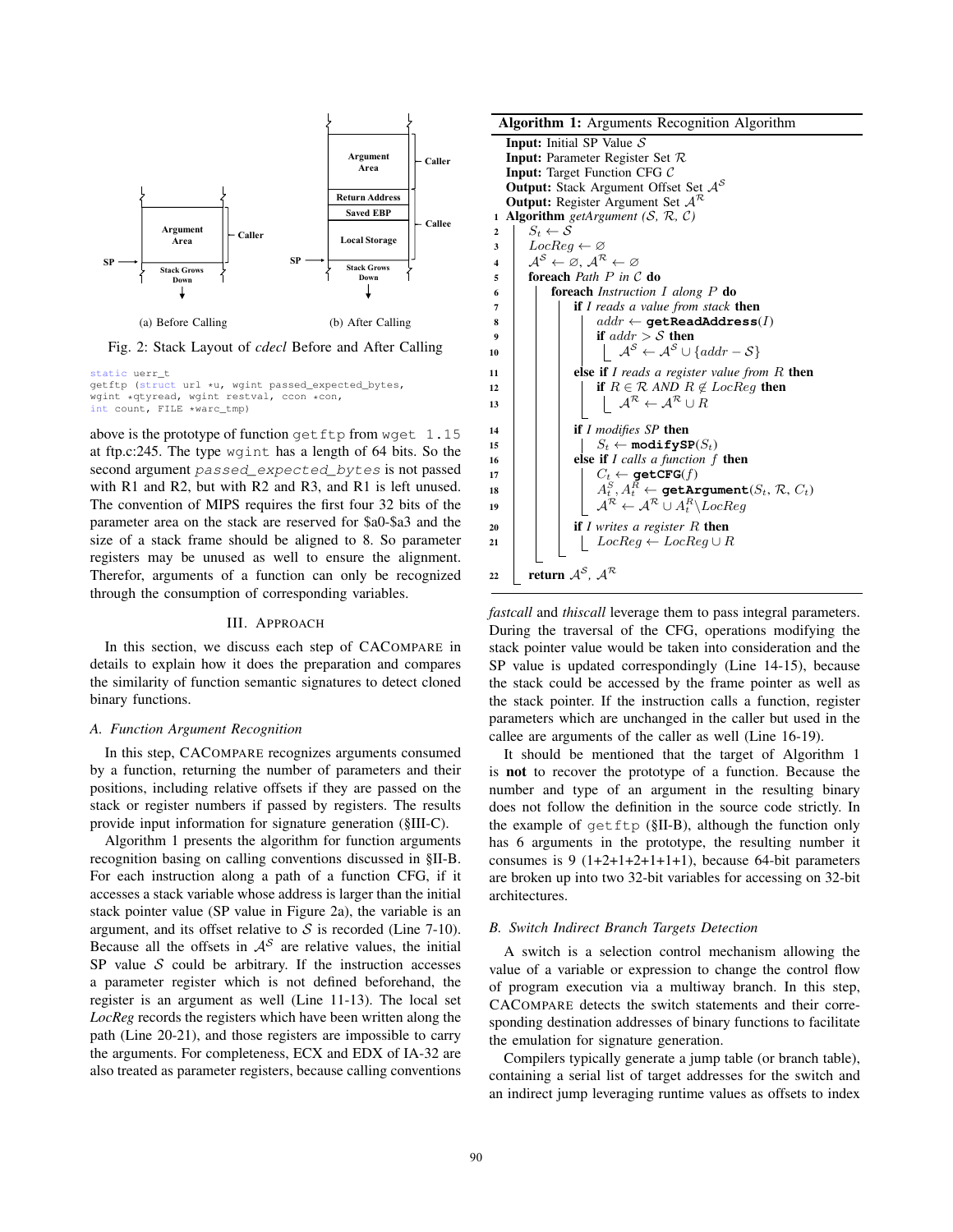|                | sll  |                  |            | $$v0.2$ # compute the relative offset             |
|----------------|------|------------------|------------|---------------------------------------------------|
| $\mathcal{L}$  | 1a   |                  |            | $$a0, 0x446A10 # load address (jump table start)$ |
| 3              | addu |                  |            | $$v0, $a0, $v0 \# address of jump table entry$    |
| $\overline{4}$ | 1 w  |                  |            | $$v0, 0 ($v0)$ # get the target address           |
|                | ήr   | S <sub>V</sub> 0 |            | # indirect jump to the target                     |
|                | or   |                  | Sat, Szero |                                                   |

Fig. 3: Indirect Jump for Switch from wget on MIPS

the jump table. In the literature, accurate targets recognition of an indirect jump still remains an important issue for binary analysis. But with the jump table, it is possible to collect targets of an indirect jump for a switch statement.

To detect indirect jump targets of a switch, CACOMPARE needs identify jump tables of the binary program firstly, then matches each jump table to the corresponding indirect jump in a function. The process of identifying jump tables is based on the technique proposed by Wang et. al [31]. For 32-bit architecture, it traverses data sections of the binary program, and considers the address of a 32-bit value as the first jump table entry (jump table start) if it is referred to by an instruction as the operand. Then if a 32-bit value follows a jump table entry and refers to instructions within the same function, it is treated as a jump table entry as well.

With jump tables identified, CACOMPARE then finds their corresponding indirect jumps. For a switch, the jump target is obtained by the offset relative to the jump table start. So if an indirect jump serves a switch, an access to the jump table start would appear beforehand. CACOMPARE traverses each path of a function CFG. If an instruction refers to a jump table start, then the following indirect jump is the corresponding one. For example, Figure 3 displays the process of computation for a switch target from wget on MIPS. It accessed the jump table start address (0x446A10) at Line 2. With the relative offset stored in \$v0, the jump table entry address which holds the target address is computed at Line 3. Finally, the control flow transfers to the target address with an indirect jump in Line 5. Thus, the corresponding indirect jump of jump table starting at 0x446a10 is jr \$v0 at Line 5.

# *C. Semantic Signature Generation*

Similar code must have semantically similar execution behavior, whereas different code must behave differently [10]. Therefore, for functions compiled from the same code base, given the same input, they must execute the same path and generate the same output, even though they are different in instruction sets or compiled with variant compiling configurations. In this step, CACOMPARE provides functions with the same random input, then emulates their executions and records semantic signatures during the emulation for future comparison.

*1) Semantic Signature:* Semantic signatures recorded by CACOMPARE are listed as followed:

• Input and Output Values. Apart from randomly generated argument values, inputs are consist of data read from data sections (e.g., .data, .rodata). Output values include the return value of the function and memory write values whose written addresses are beyond the

```
✞ ☎ 1 bool print_positive (int num){
2 if (\text{num} > 0) {<br>3 printf("\\
        printf("%d\n", num);
4 return true;
 5 }
6 return false;
7 } ✝ ✆ ✞ ☎
```

| 8            | arg 0        | $=$ dword ptr $8$                           |  |  |
|--------------|--------------|---------------------------------------------|--|--|
| $\mathbf{Q}$ | sub          | esp, 28h                                    |  |  |
| 10           |              | cmp [esp+28h+arq_0], 0; comparison operands |  |  |
| $_{11}$      | $i$ le $i$   | short loc 8048482 ; condition code: le      |  |  |
| 12           | mov          | eax, [esp+28h+arq 0]                        |  |  |
| 13           |              | mov [esp+4], eax                            |  |  |
| 14           | mov          | dword ptr [esp], offset format ; "%d\n"     |  |  |
| 15           |              | call printf                                 |  |  |
| 16           |              | mov eax, 1                                  |  |  |
| 17           |              | imp loc 8048487                             |  |  |
| 18           | loc 8048482: |                                             |  |  |
| 19           |              | mov eax, 0                                  |  |  |
| 20           | loc 8048487: |                                             |  |  |
| 21           |              | add esp, 28h                                |  |  |
| 22           | retn         |                                             |  |  |
|              |              |                                             |  |  |

Fig. 4: Function Printing Positive Numbers and Corresponding IA-32 Assembly Code

|              | IO  | 0000beef // input value read at Line 10          |
|--------------|-----|--------------------------------------------------|
|              |     | CC 0000beef 00000000 LE // comparison operands   |
| 3            |     | // and condition code                            |
| 4            |     | $//$ at Line 10, 11                              |
| 5            | IO  | 0000beef // input value read at Line 12          |
| 6            |     | $IO$ 25640a00 // format string "%d\n" at Line 14 |
| 7            | LC  | printf // library function call at Line 15       |
| $\mathbf{R}$ | T O | 00000001 // return value at Line 16              |

Fig. 5: Signature Sequence of *print\_positive* (*num=0xbeef*)

range of local stack frame. Inputs and outputs are the most straightforward features of function behaviors which indicate semantics of executions. For example, Figure 4 presents a function printing positive numbers and its corresponding IA-32 assembly code. Argument num is an input value. If num is positive, offset of the format string  $\alpha \in \Lambda$  (Line 3 and 14) in the rodata section is an input value as well. Register eax holds the return value (Line 16 and 19), so it is an output value.

Variables on the local stack frame will be discard when the function returns. So CACOMPARE would not treat those local variables as signatures.

• Comparison Operands and Condition Codes. Comparison operands are values which introduce condition tests in an execution to decide branch targets of the following conditional jumps. Condition codes are the conditions of those comparisons test for. Comparison operands reveals what values for comparing, and the following condition code informs how to compare. In Figure 4, operand values of the comparison instruction at Line 10 are the comparison operands (value of arg\_0 and 0) which corresponds to num and 0 at Line 2. The condition code LE (less or equal) is obtained from the conditional jump at Line 11.

Comparison operations convert control dependencies into data dependencies [30]. When binary functions of the same code base are provided with the same input, their execution path must be the same as well. Comparison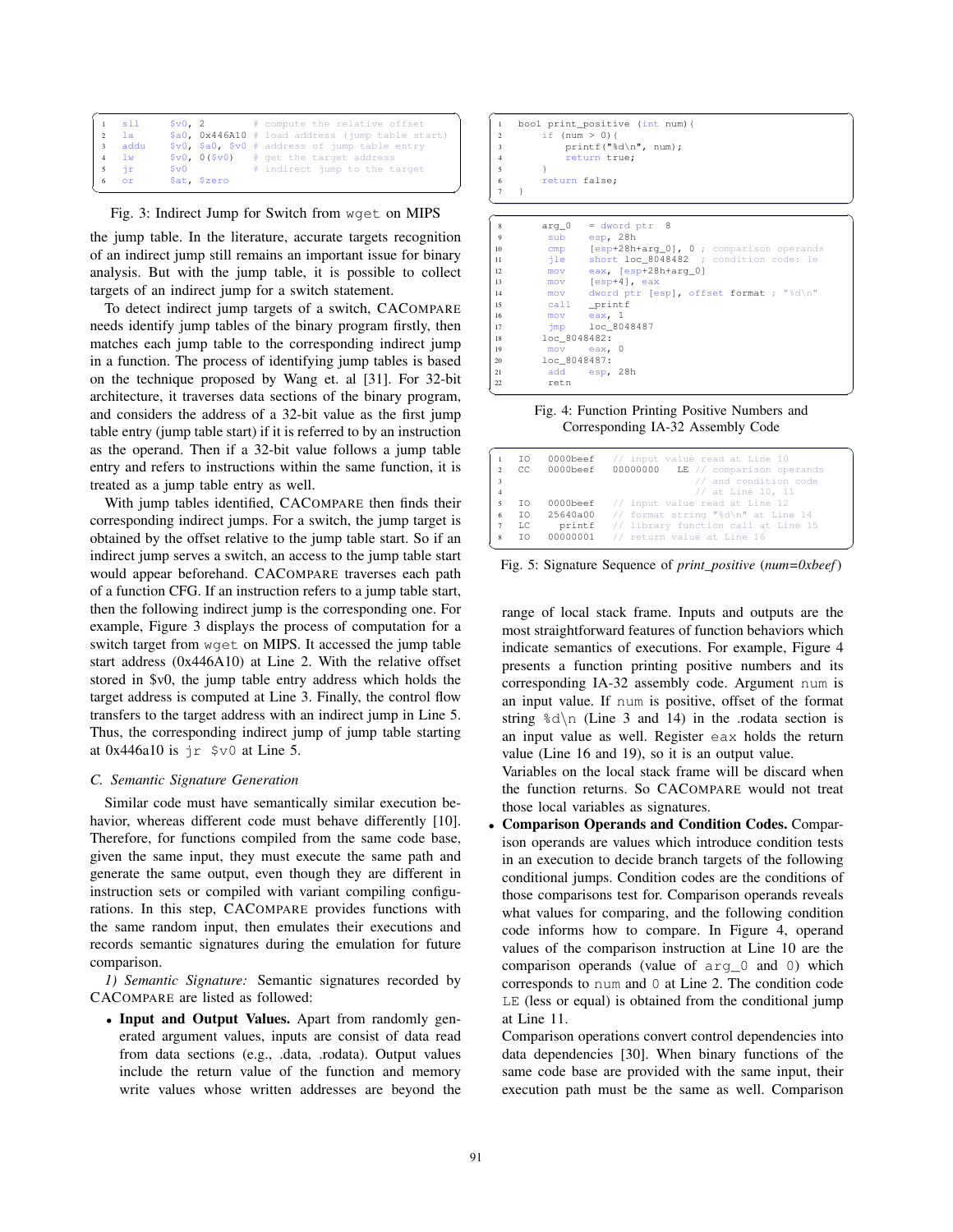Algorithm 2: Argument Values Distribution for a Function Input: Random Value Stream List L Input: Initial Stack Pointer Value S **Input:** Sorted Register Number List of Register Arguments  $\mathcal{L}^{\mathcal{R}}$ **Input:** Sorted Offsets of Stack Arguments  $\mathcal{L}^{\mathcal{S}}$ Output: Initial Program State before Emulation P 1 Algorithm *argsDistribution* (*L, S, L*<sup>R</sup>, *L*<sup>S</sup>) 2 |  $ArgCnt \leftarrow 0$  $3$  foreach R in  $\mathcal{L}^{\mathcal{R}}$  do 4 |  $\mathcal{P}[R] \leftarrow \mathcal{L}[ArgCnt]$  $5$   $ArgCnt \leftarrow ArgCnt + 1$ 6 foreach  $O$  in  $\mathcal{L}^S$  do 7  $|\mathcal{P}[\mathcal{S}+O] \leftarrow \mathcal{L}[ArgCnt]$  $\begin{array}{c|c} \hline \textbf{8} & \textbf{Arg} \end{array} \begin{array}{c} \textbf{Arg} \textbf{C}nt \leftarrow ArgCnt + 1 \end{array}$ <sup>9</sup> return P

operands and condition codes are the checkpoints along the path, thus such signatures also reflect the semantics of one execution.

• Library Function Calls. Library functions records have been proven to be an effective semantic signature for code similarity comparison if they are sufficient in number [10], [32]. So CACOMPARE employs library function calls as a supplement to above signatures. For the example in Figure 4, library function printf would be recorded if num is positive.

Figure 5 shows the signature sequence of the example function in Figure 4 when the input value *num=0xbeef*. The first column indicates types of the signature entries in a row (IO: I/O values, CC: comparison operands and condition codes, LC: library calls).

*2) Execution Emulation:* The key points of emulation are: i) Argument Values Distribution that all functions' parameters are provided with the same values, and ii) Control Flow Arrangement that introduces strategies for indirect jumps and function calling.

- Argument Values Distribution: Before emulation, CACOMPARE generates a stream of random values. According to arguments information collected in §III-A, CACOMPARE assigns values of the stream to parameters of each function sequentially. The process is presented in Algorithm 2. If a function has register parameters, CACOMPARE would give values to those registers first (Line 3-5), then initializes stack argument values subsequently (Line 6-8). The algorithm is applicable to *fastcall* and *thiscall* of IA-32 as well.
- Control Flow Arrangement: CACOMPARE has obtained knowledge of indirect jump targets of switch statements in §III-B. When it emulates switch statements, CACOMPARE always transfers the control flow to the target of a pre-defined offset (e.g., always branches to the first case), because jump targets are generated by input values, the possibility is low that random inputs can produce a meaningful offsets for a switch jump table. Besides, compilers generate switch jump table entries according to the sorted sequence of cases. Thus, it ensures the same execution path by selecting the target of a fixed

offset. For other indirect jumps and calls with unknown targets, CACOMPARE just steps over and continues the emulation.

For library function calls, CACOMPARE ignores their emulation as well. If a library function has a return value, CACOMPARE assigns a pre-defined constant to the return value register according to calling conventions. Additionally, because the input values are meaningless, loops and recursions may become infinite. A threshold is set to limit the times for executions of loops and recursions.

To enrich the semantic information, if a function is short in the length of signature sequence, CACOMPARE would emulate the function for several more times with other random values in the input stream until its signature length reaches a predefined threshold.

*3) Signature Normalization:* After the emulation, CACOMPARE generates a signature sequence for each function. It then normalizes the signatures considering the accuracy of comparison. There are two strategies for normalization:

- Pointer Value Normalization. During the emulation, addresses in ranges of data and code sections may be accessed then appear in signatures. However, addresses of above sections of variant binaries are different. Thus, values in ranges of those sections are considered as pointers and normalized into a pointer tag.
- Comparison Boundary Unification. For integer comparison,  $a \leq b$  is equivalent to  $a \leq b + 1$ . So CACOMPARE normalizes comparison operands basing on their condition codes that the less (greater) or equal cases are all unified to less (greater) than.

#### *D. Signature Comparison*

CACOMPARE computes the similarity of two signature sequences with the Jaccard Index. The formula is as followed:

$$
J(A, B) = \frac{|A \cap B|}{|A \cup B|} = \frac{|A \cap B|}{|A| + |B| - |A \cap B|}
$$
 (1)

|A|, |B| is the length of sequence A and B.  $|A \cap B|$  represents the length of their Longest Common Subsequence (LCS). The time complexity of LCS algorithm is  $O(mn)$  and could not be reduced currently. To improve the performance, when comparing long sequences whose lengths are larger than a pre-defined threshold, CACOMPARE adopts MinHash [5] to quickly estimate the Jaccard Index without explicitly computing the intersection and union sets. MinHash makes a tradeoff between efficiency and accuracy. For CACOMPARE, we select 400 hash functions to approximate the Jaccard Index. The expected error is less than 0.05, which is accurate enough in this scenario.

## IV. IMPLEMENTATION

Currently, CACOMPARE supports comparisons between binary functions from ELF (Executable and Linkable Format) files of three mainstream architectures: IA-32, ARM and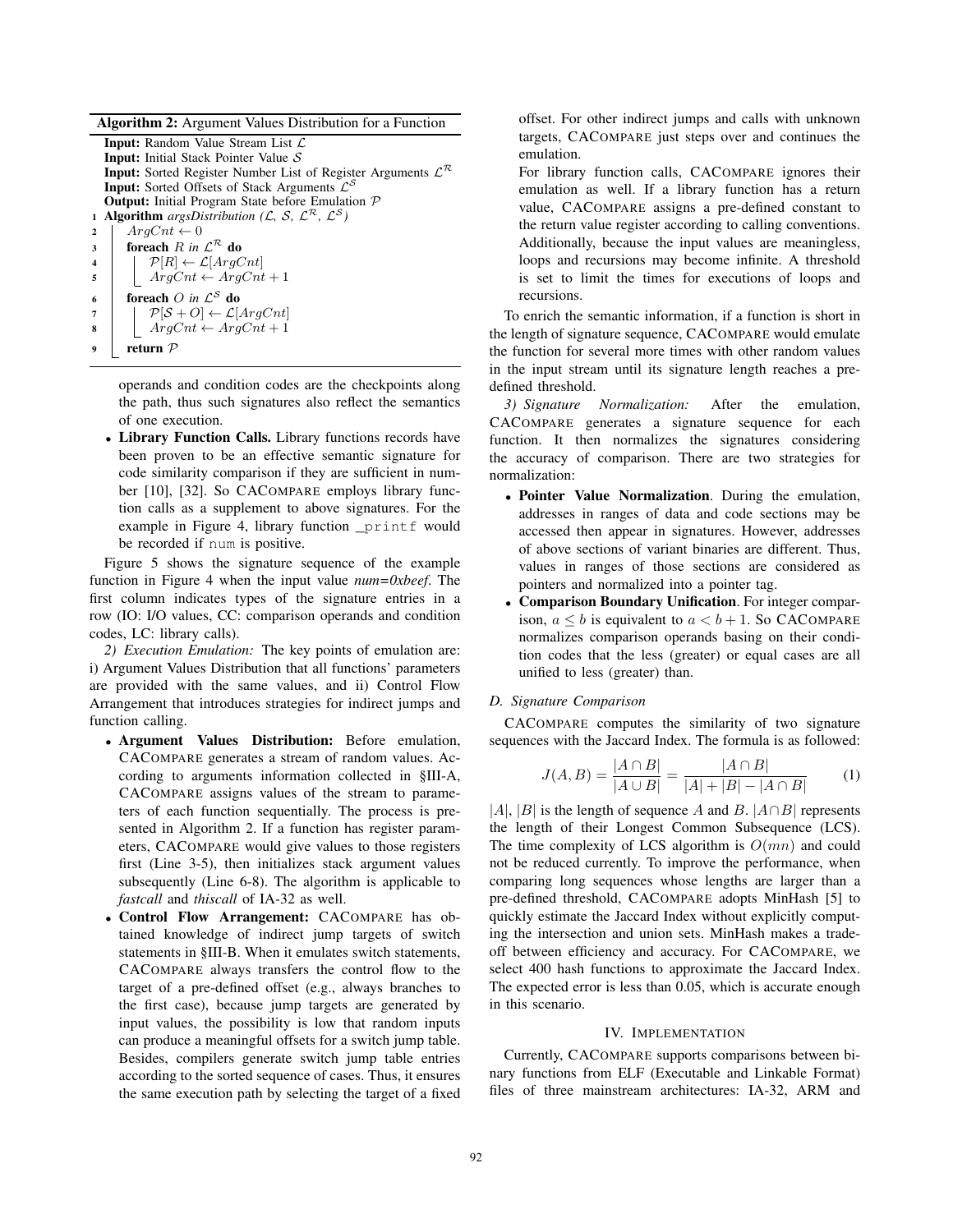MIPS. Next, we introduce several aspects of the implementation in more details.

# *A. Function Information Extraction*

We leverage IDA Pro v6.6 [7] to disassemble binary code and extract control flow graphs. Then argument recognition (§III-A) and switch indirect jump targets detection (§III-B) are completed automatically with IDAPython. Although the resulting disassembly of IDA Pro is not perfect [2], it is sufficient in our scenario.

#### *B. Binary Translation*

Representations of binaries from different architectures are unified with VEX-IR, which is a RISC-like intermediate representation (IR) defined by Valgrind [24], an opensource dynamic analysis framework. We employ PyVEX [28], a Python project providing bindings to VEX-IR, to translate binaries with its API statically. The resulting VEX statements are stored in our own data structures, which are used for signature generation (§III-C).

#### *C. Signature Generation*

The random values for emulation input are generated from the range  $[-1000, 1000]$ , which is found to be sufficiently large to avoid collisions and small enough to cover many possible paths [25]. During emulation, if a function requires values from undefined addresses, we feed the function with a pre-defined constant (e.g., 0) to force the continuance of the process.

## *D. Similarity Score Computation*

Considering the trade-off between accuracy and efficiency, a threshold is defined for adopting MinHash to compute the Jaccard Index. If lengths of both signature sequences for comparison is smaller than that value, then CACOMPARE uses the LCS algorithm.

As sequence comparison is the most costly process of CACOMPARE, we propose a pruning strategy to improve the performance. Each time, before two sequences are compared, their possible maximum Jaccard Index is computed. If the value is less than the maximum score of previous comparisons, the process of these two sequences is skipped. The equation of possible maximum score is shown as followed:

$$
J_{max}(A, B) = \frac{\min(|A|, |B|)}{\max(|A|, |B|)}\tag{2}
$$

The Jaccard Index obtains the maximum value if one element is a subset (subsequence) of the other one.

# V. EVALUATION

We conduct empirical experiments to evaluate the effectiveness and capacity of CACOMPARE. Firstly, binaries compiled from different architectures are compared. Then, we compute the similarity scores of binaries compiled with variant compiling configurations. Finally, we compare CACOMPARE to stateof-the-art solutions and attempt to explain why it outperforms others.

TABLE I: Object Programs and Projects for Experiments

| Program  | Version            | Description                                                                                  |
|----------|--------------------|----------------------------------------------------------------------------------------------|
| busybox  | 1.25.1             | Software providing several stripped-down Unix<br>tools in a single executable file           |
| convert  | 6.9.2              | Command line interface to the ImageMagick<br>image editor/converter                          |
| curl     | 7.39               | Multi protocols supported data transferor with<br>URL syntax                                 |
| lua      | 5.2.3              | Command line scripting parser for lua, a<br>lightweight scripting language                   |
| mutt     | 1.5.24             | Text-based email client for Unix-like systems                                                |
| openssl  | 1.0.1 <sub>p</sub> | Toolkit implementing the TLS/SSL protocols<br>and a cryptography library                     |
| puttygen | 0.64               | Part of PUTTYGEN suit, a tool to generate and<br>manipulate SSH public and private key pairs |
| siege    | 3.0.1              | Http load testing and benchmarking utility                                                   |
| wget     | 1.15               | Multi protocols supported file retriever. GNU<br>command line project                        |

# *A. Experiment Setup*

Table I lists object programs and projects for the evaluation. We compile them on three architectures: IA-32, ARM and MIPS, with different compilers ( $qcc v4.7.3$  and clang v3.0) and variant optimization levels (-O3, -O2 and -O0), generating overall 72 binaries.

The IA-32 binaries are compiled in Ubuntu 12.04 (i386), a virtual machine with 2G RAM allocated. ARM and MIPS binaries are compiled in QEMU emulation environments, whose systems are Debian 7.0. Analysis processes are performed in the host system, which is running on an Intel Core i5-2320 @ 3GHz CPU with 8G DDR3-RAM.

# *B. Ground Truth*

CACOMPARE performs comparisons on stripped binaries. To verify the accuracy of results, we also compile copies of those object programs with the  $-q$  option to establish ground truth basing on debug symbols. According to the symbol names, if the Rank 1 function in the resulting list holding the same name with the template function, then the match is correct.

Besides, compilers do function duplication to copy functions in resulting binaries, which ensure the jump distance from a caller to its callee is less than the page size (0x1000 bytes for 32-bit virtual address space). It avoids a page fault when calling a function to improve code efficiency. As the duplicated functions are exactly identical, if a match is two duplicated instances of the same function, it is also considered as a correct one.

# *C. Accuracy*

For each following experiment, we compare two binary programs *A* and *B* from the same code base. We treat every function of *A* as templates and attempt to detect the corresponding one in  $B$  (the target function). The accuracy is measured by the ratio of correct matches ranked at 1st in the resulting function lists basing on the ground truth.

*1) Analysis across Architectures:* The 9 object programs are compiled on the three architectures separately, with gcc v4.7 as the compiler and the optimization option is -O3. The results are displayed in Figure 6. Except for lua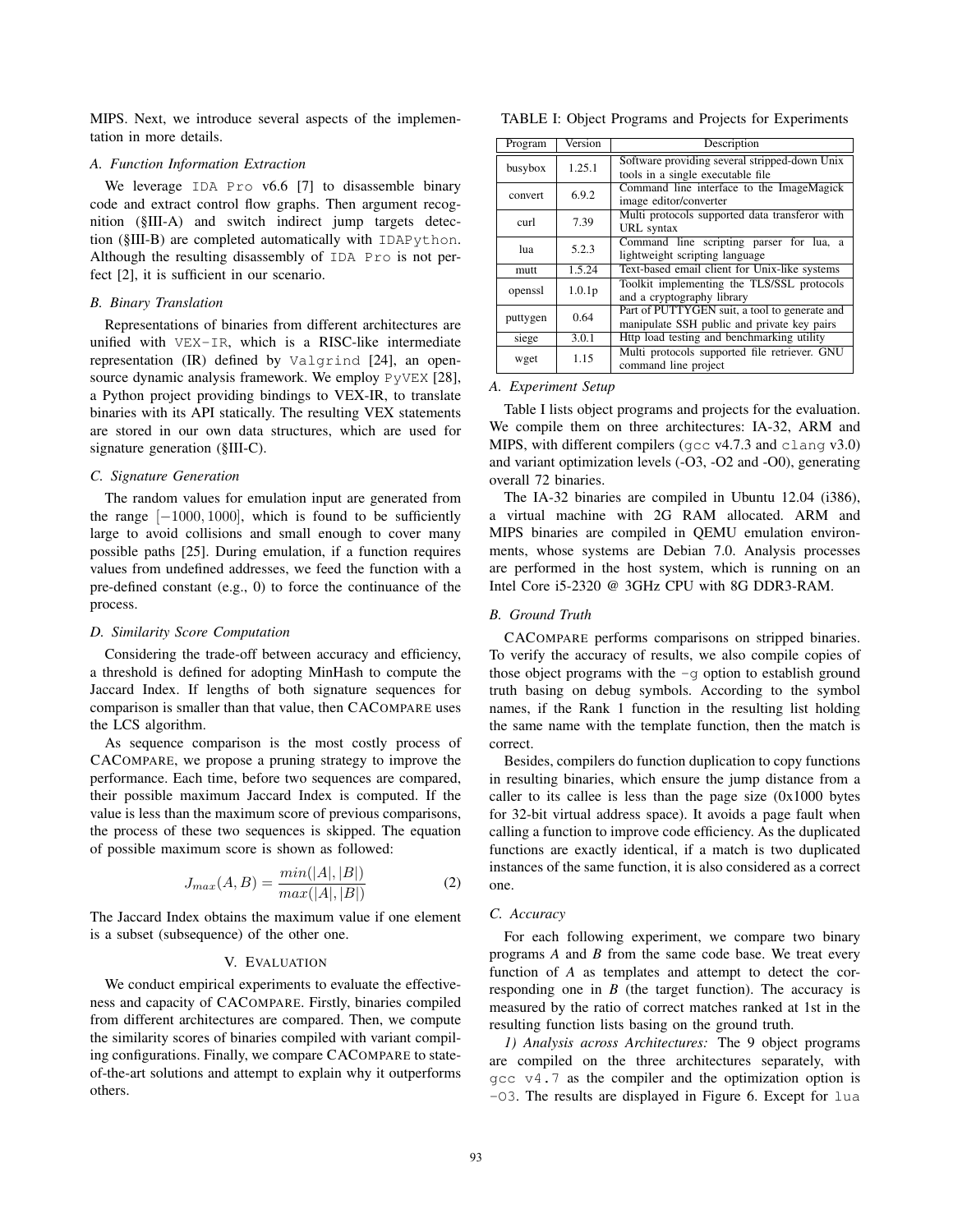

(a) IA-32 vs ARM







Fig. 6: Results of cross-architecture comparisons. The gray bar represents the number of template functions and the black bar is the correct match number. Each dot on the dash line specifies the precision of that comparison.

in Figure 6b whose precision is 63.0%, accuracy of other comparisons are all over 70%. The average precision of experiments in Figure 6 is 80.1%. The accuracy of IA-32 versus other architectures is 78.0% (81.1% vs ARM and 74.7% vs MIPS), while the average precision of ARM vs MIPS is 85.3%. Reasons causing more differences from IA-32 binaries to other architectures are as followed:

- Library Function Inlining. Although the compiler and optimization level is the same for all binaries, gcc on IA-32 trends to adopt more radical strategies to optimize code, including inlining library functions, while we observe that it hardly does so on ARM or MIPS even though the  $-03$  option is set. CACOMPARE provides a pre-defined constant for library function on ARM or MIPS, but emulates executions of inlined ones for IA-32 binaries. If the following control flow depends on the result of a library function, the executed paths are then different, leading to false positives.
- Float Point Processing. For IA-32 binaries in the evaluation, float point numbers are processed with the FPU register stack. Operations with the float point stack generate signature of comparison operands as well, such as check-

ing whether the stack is full or empty. They are noisy data but distinguishable from other normal comparison operands, while ARM and MIPS both have specific float point registers. Thus the results of comparison between them are better than those compared to IA-32.

• Switch Implementation. Apart from indirect jumps with branch tables, there also exist other methods to implement switches, such as binary search. For switches with indirect jumps, CACOMPARE chooses the specific target to continue the emulation, while for others, the target is selected through a set of conditional branches, which results in different paths of execution. Take OpenSSL as an example, the ARM and MIPS versions of binaries both have over 100 switches implemented with indirect jumps, while the IA-32 binary only has 76 switch instances with indirect branches. Therefore, the precision of OpenSSL comparisons in Figure 6a and 6b is 79.8% and 75.2% separately, but is 87.8% in Figure 6c, better than previous ones.

*2) Analysis across Compiling Configurations:* In this section, we evaluate the capacity of CACOMPARE detecting binary functions compiled with different configurations, in-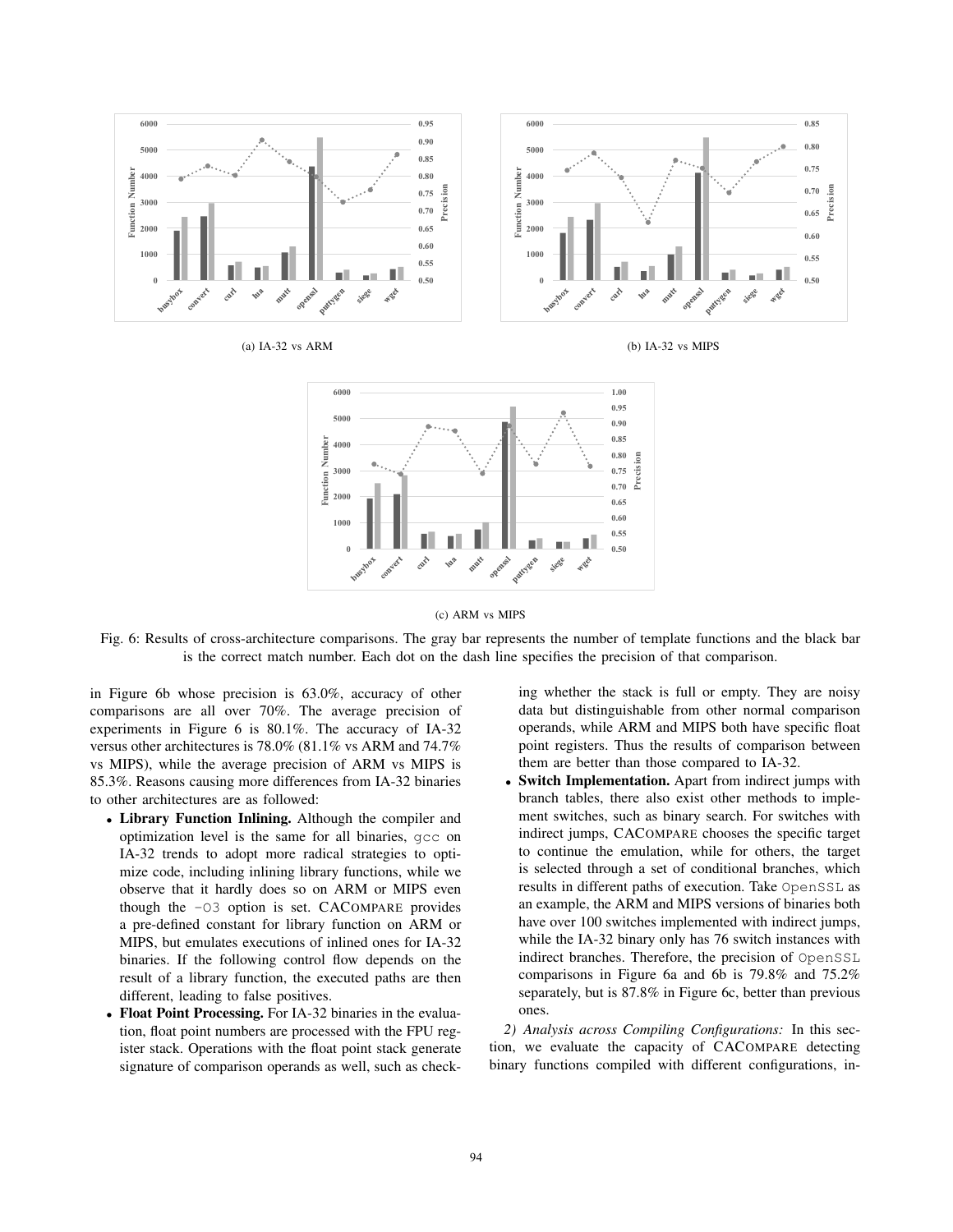

(a) GCC 4.7 vs Clang 3.0

(b) -O3 vs -O0

Fig. 7: Results of Different Compiling Configurations on IA-32

cluding variant compilers and optimization options.

In the experiments of different compilers, binaries are compiled with gcc v4.7 and clang v3.0, both with optimization level -O2. For comparisons of variant optimization options, we only discuss cases of comparisons between  $-03$  and  $-00$ , because high optimization levels contain all strategies of lower ones. Binaries compiled with above two options have the largest differences than any other pair of optimization levels.

Figure 7 displays the results of different compiling configurations on IA-32. In Figure 7a, the precision of all comparisons is over 70.0% and its average value is 78.2%. A reason causes the false positives is the two compilers select different instructions to process float point values. GCC chooses x87 floating-point instructions to assist the processing, while Clang uses SSE (Streaming SIMD Extensions). The former solution leverages the float point stack, and the latter one provides specific float point registers (e.g., XMM0-XMM7).

For comparisons of binaries with different optimization levels, the precision of all cases is over 70.0% as well (Figure 7b). The average precision is 82.6%. The main reason introducing false positives is function inlining. For example, function *B* is a subroutine of *A*. In an optimized version of the binary, *B* is inlined into *A* becoming *AB*. If *B* is the template function, the matching of *B* and *AB* would fail.

Overall, apart from the function inlining, cases of different optimization options are simpler than other comparisons which are faced with various optimization strategies of different compilers or variant instruction sets. So the performance of CACOMPARE for optimization differences (average 82.6%) is better than others (average 78.2% for GCC vs Clang, 78.0% for IA-32 versus other architectures).Results of different compiling configurations on ARM and MIPS is similar to IA-32, so we omit the analysis of those experiments.

Figure 8 shows the results of comparisons of binaries compiled with different optimization options across architectures. Results of cross-architecture comparisons are also presented as references. Obviously, the accuracy of the experiments is lower than former ones. The average precision of comparisons

with ARM\_00 is  $77.8\%$  and  $67.7\%$  for MIPS\_00. But the difference is small that the precision of the solid line in Figure 8a is only 3.3% lower than the dash line on average, and for MIPS instances in Figure 8b, the average difference is 7.0%.

#### *D. Efficiency*

As described in §III-D, because of the adoption of MinHash, the process of signature comparison, which is the most costly process of CACOMPARE, only requires 5.2 seconds on average for comparison of each template function. For the preparation processes of CACOMPARE, it takes less than 90 seconds for each object binary to complete. Taking OpenSSL as an example, which has the largest number of functions in object programs (5,780 function on average), the average time of preprocess along with argument recognition and switch indirect jump detection is 55.2 seconds. The translation time of an OpenSSL binary is 32.9 seconds on average.

#### *E. Comparison with State-of-the-Art Solutions*

In this section, we compare CACOMPARE to state-of-the-art similar binary code comparison solutions from the perspective of accuracy. In the literature, MULTI-MH [25], GENIUS [13] and BINGO [6] provide solutions for detecting similar binary code across architectures. Although the source code is unavailable, those solutions are all conducted experiments on BusyBox / Coreutils and OpenSSL. So we compare results of CACOMPARE on those projects to above solutions' with the same settings.

MULTI-MH ranks 32.4% of functions in BusyBox (ARM vs x86) at Rank 1, while the precision of CACOMPARE is 83.4%. Besides, MULTI-MH obtains the precision of 32.1% for OpenSSL (ARM vs MIPS), and that of CACOMPARE is 87.8%.

GENIUS randomly selects 1,000 functions from BusyBox, OpenSSL and Coreutils as the dataset, which are compiled by GCC and Clang with O0-O3. Finally, it ranks 27% of the functions at top 1, whereas the average precision of all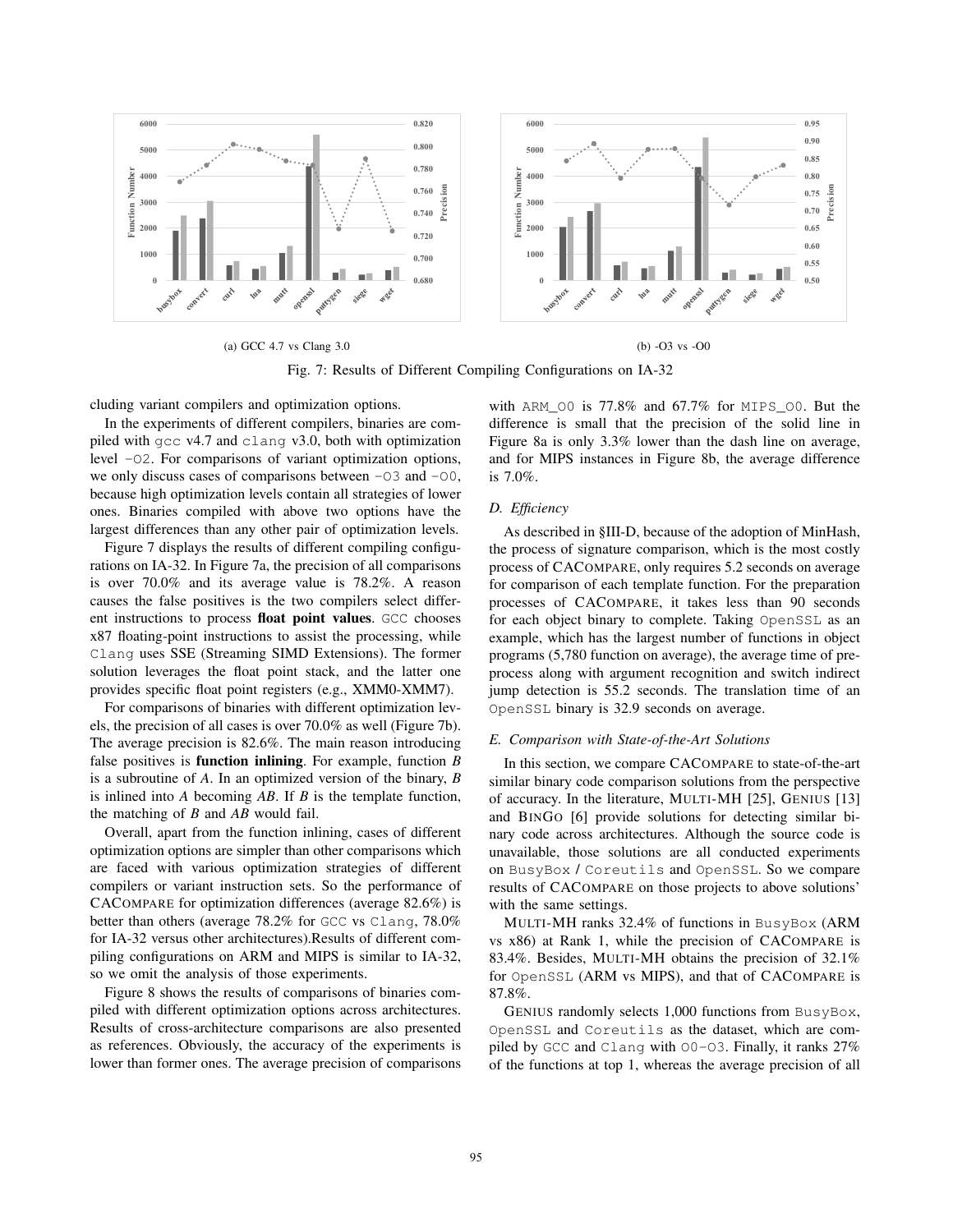

(a) IA-32 vs ARM

(b) IA-32 vs MIPS

Fig. 8: Results of Different Optimization Levels across Architectures

comparisons performed by CACOMPARE on BusyBox and OpenSSL is 76.9%. Coreutils provides basic utilities of the GNU operating system. It is similar to BusyBox but much smaller in size (Coreutils has around 250 functions while BusyBox has more than 2,000). So the results of Busybox can be treated as a reference to Coreutils.

BINGO gives the precision of 41.3% for BusyBox across architectures on average, while it is 79.2% of CACOMPARE. For comparisons of different compiling configurations, BINGO ranks 41.5% of the functions at top 1, and CACOMPARE achieves the precision of 78.7%.

The reason that CACOMPARE outperforms other solutions is CACOMPARE depends on semantic signatures from function executions, whereas the others rely heavily on CFG (control flow graph). MULTI-MH leverages CFG to compute the similarity of basic blocks. GENIUS directly uses reduced CFG to detect isomorphic graphs. BINGO extracts code signatures basing on n-grams of CFG. However, CFGs of binaries from the same source code could be different because of different instruction sets. For example, on IA-32, there exists an instruction REP, which repeats a string instruction several times. To fulfill the same function, a loop structure would be generated on ARM and MIPS, adding several basic blocks to the CFG. Besides, optimizations performed by compilers alters CFG as well, such as function inlining, loop unrolling, etc. CACOMPARE avoids the representation and structure gaps introduced by different instruction sets and compiling configurations. Therefore it is much more robust to above factors of code transformations.

Additionally, MULTI-MH and BINGO employs read/write values as a code signature which includes intermediate values of executions. However, those values cannot be reserved because of compiler optimization, then they become noise date. CACOMPARE does not depends on intermediate values during emulation, but relies on input/output values which are strongly related to semantics. The problem of noisy intermediate values also affects BLEX, which is another state-of-the-art solution for single architecture (x86-64). It detects similar binary code of Coreutils and ranks 64% of functions at top 1, while the average precision of all comparisons of Busybox on IA-32 by CACOMPARE is 78.7%.

# VI. DISCUSSION AND FUTURE WORK

In this section, we discuss remaining challenges and future work of the system.

# *A. Obfuscation*

CACOMPARE depends on determined valued during the emulation, so it cannot handle programs implemented with randomized algorithms. Besides, CACOMPARE is vulnerable to code obfuscation, especially control flow obfuscation (e.g., CFG flattening, opaque predicates), which brings huge side effects to the signature of comparison operands and conditional codes. It is an important issue for static analysis as well. Thus, if a binary to be analyzed is obfuscated, it needs to be deobfuscated firstly. Papers [14], [29] introduce corresponding techniques.

# *B. Signature Sequence Length*

CACOMPARE concentrates on the detection of complex functions which have large numbers of memory accesses, logic branches and library function callings. Those functions are also the main targets of compiler optimizations which lead to structure gaps, whereas for simple functions which may only have a few instructions, structure transformation is commonly small. Therefor, it is possible to detect simple functions whose semantic signature is insufficient with classical methods (e.g., leveraging abstract syntax tree [17]).

#### *C. Library Function Inlining*

As described in §V-C1, library function inlining may result in false positives. It is possible to adopt the idea of *selective inlining* proposed in [6] which inlines library functions. Firstly, a database of standard libraries is established, including IR of library functions and their parameter information. When a library function is invoked during execution emulation, CACOMPARE collects the argument values and passes them to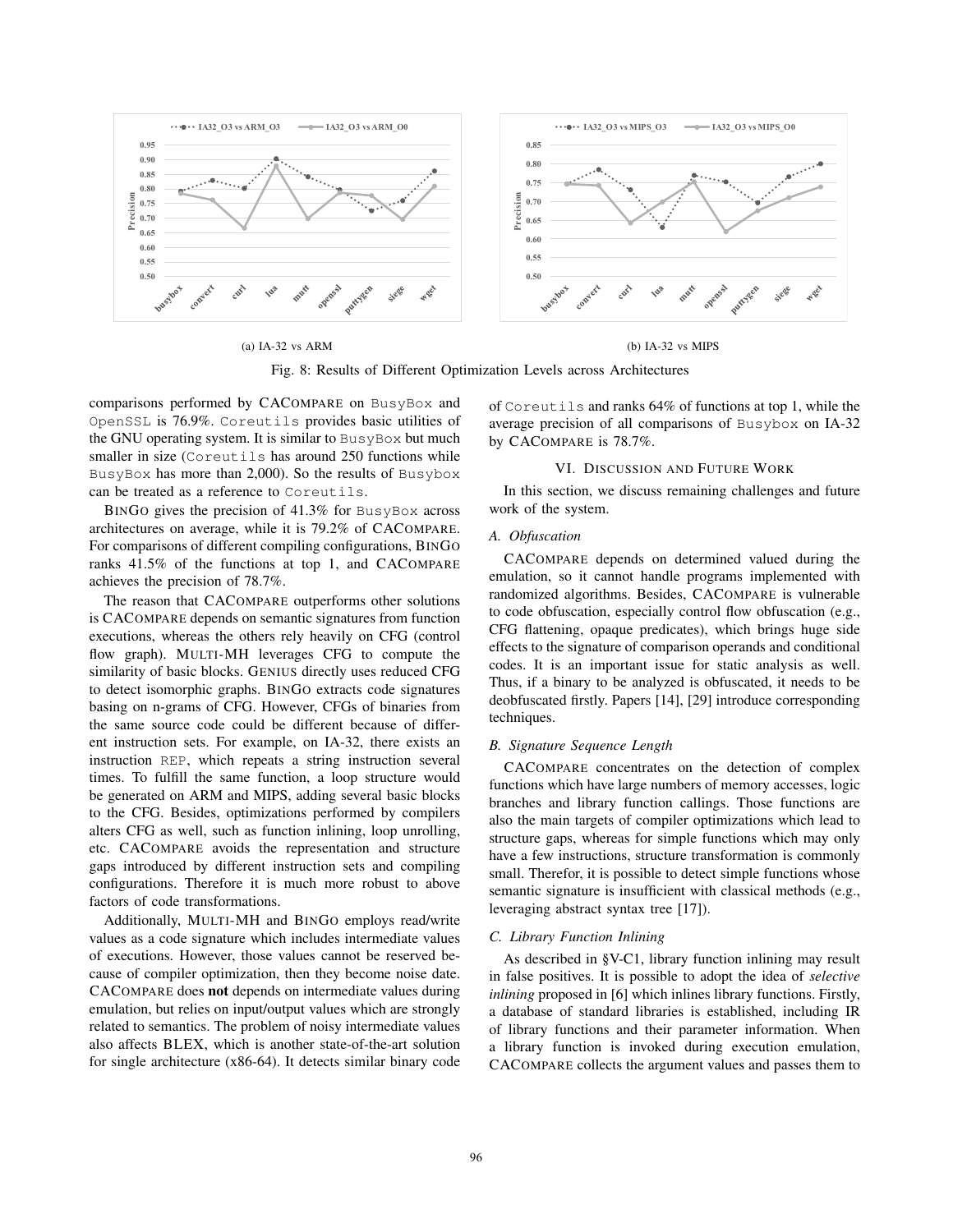the corresponding one in the database to generate signatures and return values.

# *D. Input Check Bypassing*

In some cases, at the beginning of a function, it may check values of inputs, requiring specific values which are legal for execution. CACOMPARE provides functions with random values whose possibility is low to pass the checks, leading to short lengths of signature sequences. Thus, techniques such as fuzzing testing [26] needs to be introduced to pass those checks in the future.

## VII. RELATED WORK

# *A. Code Clone Detection*

Cloned (or similar) code sources from the code reuse during software development. Identifying such code automatically is helpful for software maintenance (e.g., bug fixing). The technique of code clone detection is transplanted for other applications as well, such as malware analysis, program comprehension, etc. In the last decade, the focus of this technique migrates gradually from source code to binary, and the methodologies do from syntax-based to semantic-based.

CCFinder [19] detects cloned source code in large scales basing on lexical code tokens. CloneDR [4] leverages AST (Abstract Syntax Tree) to compute the similarity of cloned code. DECKARD [17] further extracts feature vectors from AST, improving the efficiency and accuracy of the detection. Cases of binary code clone detection are more challenging because of the lack of symbol information. In [27], Sæbjørnsen et al. propose the first practical code clone detection algorithm for binary executables. They normalize assembly instructions and model binaries with structural information to compute the similarity of binaries. Khoo et al. [20] employ n-grams with graphlets to detect cloned code with structural matching. In [9], David et al. measure similarity of binaries with edit distances of their control flow graphs.

As binaries may compiled with different configurations (e.g., variant compilers and optimization levels), there are huge differences in their representations, even though they are compiled from the same code base. So detecting similar binaries is actually the problem of semantic similarity detection, while above syntax- and structure-based methods cannot handle such cases. Jhi et al. [16] and Zhang et al. [33] leverage core values, which are irreplaceable runtime values of program executions, to detect software plagiarism. Luo et al. [23] and Zhang et al. [34] exploit symbolic execution to compare binary code similarity. In [10], Egele et al. propose Blanket Execution (BLEX) for full code coverage to compare binary code with memory access and function calling as features. David et al. [8] employ inputs and outputs of basic blocks to solve the comparisons of binary functions compiled with different compilers.

Apart from variant compiling configurations, solutions to cross-architecture comparisons need to tackle generally incomparable instruction sets. In [25], Pewny et al. propose the first solution to detect known bugs in binaries for different architectures via code similarity comparison. Afterwards, Eschweiler et al. [12] combine the syntax and structure features of binaries to compare their similarity. Feng et al. [13] continue the work and improve the efficiency to detect similar binaries of firmware images with reduced control flow graphs. In [6], Chandramohan et al. further leverage the technique of selective inlining to improve the accuracy of detection. Additionally, Hu et al. [15] run programs to extract code signatures of executed functions then compare their similarity.

## *B. Function Prototype Recovery*

Function prototype recovery is a classical issue of binary program analysis. It is widely applied in fields of binary decompilation, security auditing, binary rewriting, etc. Balakrishnan et al. [3] exploit value set analysis to recovery variables in executables. Lee et al. [21] reconstruct data types of binary variables according to how the data is used. In [18], Caballero et al. identify and extract interfaces of binary functions with dynamic taint analysis. In [11], the authors not only identify memory arguments but also propose algorithms to recognize register arguments. In this paper, it is not necessary to recover function prototypes or argument types. CACOMPARE identifies parameters consumed by binary functions statically according to calling conventions of various architectures.

#### VIII. CONCLUSION

In this paper, we propose a semantics-based approach to detect binary clone functions and implement it in a prototype system named CACOMPARE. CACOMPARE first recognizes arguments and switch indirect jump targets of each function, then converts the binary into IR and emulates the execution with random values as input to extract semantic signatures. Finally, CACOMPARE detects cloned function by computes similarity of those signatures. The experimental results indicate that CACOMPARE is effective for cross-architecture and cross-compiling-configuration comparisons of binaries. Further we show that CACOMPARE outperforms the stateof-the-art solutions to binary similarity comparison across architectures.

# IX. ACKNOWLEDGMENTS

We would like to thank the reviewers for their insightful comments which greatly helped to improve the manuscript. This work is partially supported by the Key Program of National Natural Science Foundation of China (Grants No.U1636217), the Major Project of the National Key Research Project (Grants No.2016YFB0801200), and the Technology Project of Shanghai Science and Technology Commission under Grants No.15511103002.

#### **REFERENCES**

- [1] W. Andrew and L. Arun. The software similarity problem in malware analysis. In *Duplication, Redundancy, and Similarity in Software*. Internationales Begegnungs- und Forschungszentrum für Informatik (IBFI), Schloss Dagstuhl, Germany, 2007.
- [2] D. Andriesse, X. Chen, V. van der Veen, A. Slowinska, and H. Bos. An in-depth analysis of disassembly on full-scale x86/x64 binaries. In *25th USENIX Security Symposium (USENIX)*. USENIX Association, 2016.